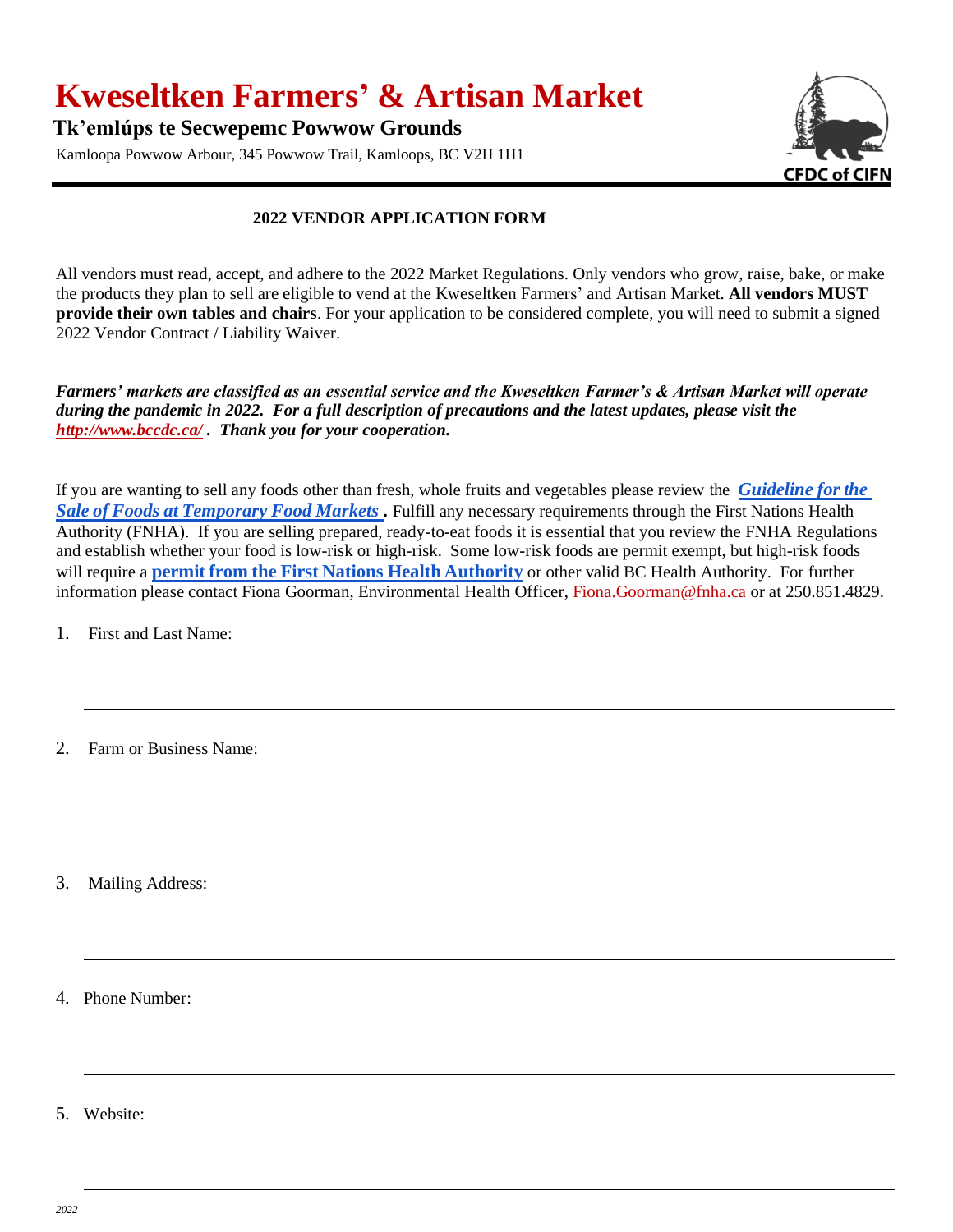6. Email Address:

## 7. Is your farm / business within the boundaries of the Secwepemc Nation?

- *(Mark only one box)*
- ☐ Yes
- $\square$  No
- 8. Is your farm / business Indigenous owned and operated or non-Indigenous owned and operated?

*(Mark only one box)*

- $\Box$  Indigenous
- $\Box$  non-Indigenous
- 9. What is your primary vendor type?
- $\Box$  Agriculture
- □ Prepared Food
- ☐ Backyard Garden / Grower
- $\Box$  Artisanal / Home-based Business
- 10. If agricultural, what is your Property Legal Description?
- 11. Please list ALL the products you plan on selling at the market: